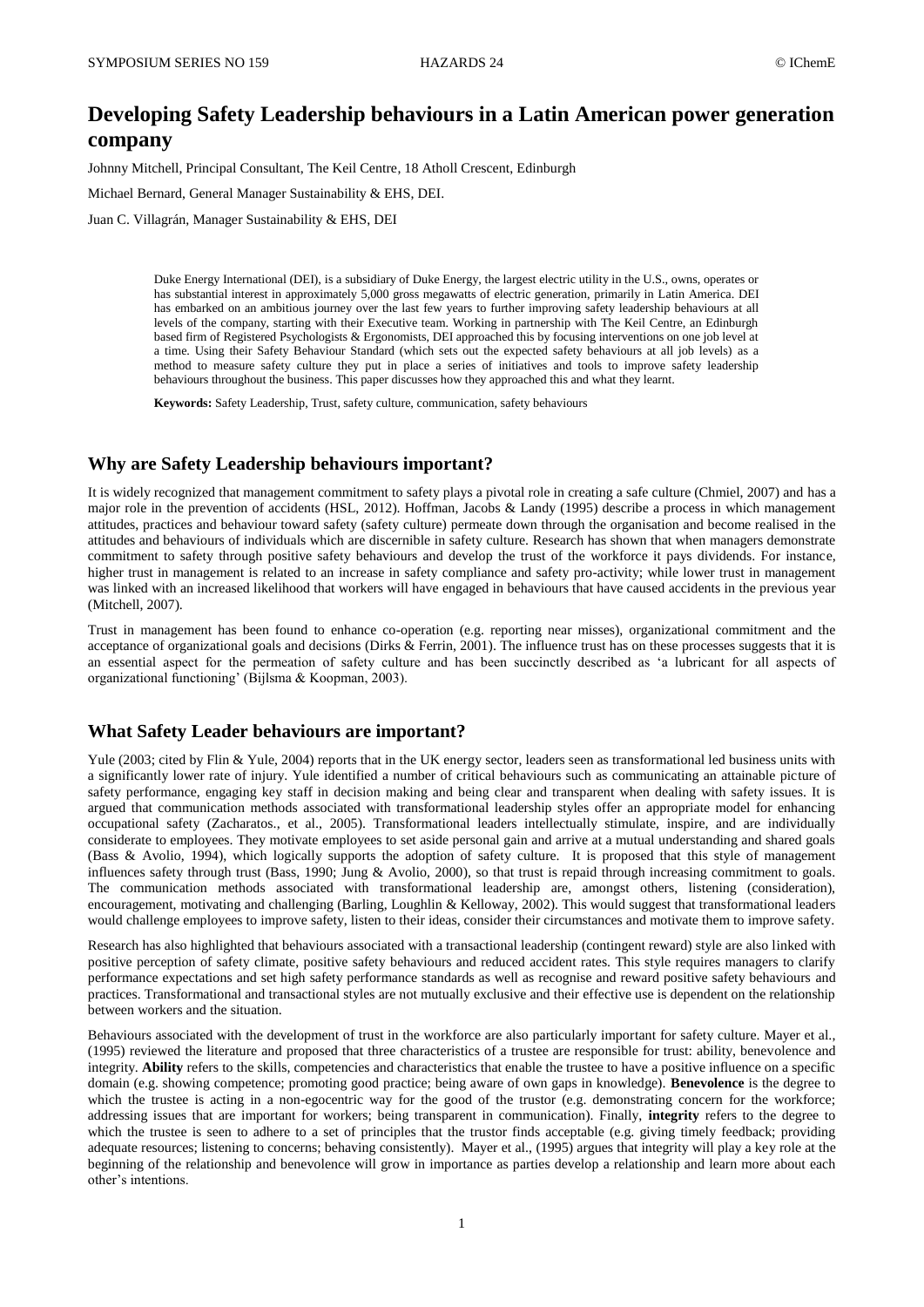

Figure 1. A proposed model of trust (Mayer et al., 1995, p.715)

In a review, funded by the HSE and prepared by the HSL, of the literature on effective leadership behaviours for safety (research report RR952) three implications for practice were identified. One of these implications related to the documented safety benefits of managers adopting transformational and transactional leadership styles, the second identified the need for managers to develop open and trusting safety communications with the workforce. The third implication of the research was that Managers need to actively and visibly demonstrate their commitment to safety. The impact of leaders positive safety behaviours is somewhat lost if they take place and stay behind closed doors. This allows for positives actions to be unseen and motives to be the subject of guesswork rather than fully understood and appreciated. Changing employee's perception of leadership safety behaviours is one of the key challenges for any organization undergoing safety culture change.

## **Developing a DEI Safety Behaviour Standard (SBS)**

In 2008 DEI developed a Safety Behaviour Standard (SBS) that describes the behaviours that differentiate

those at DEI who are more effective at managing health and safety, from those who are less effective. The development of the model incorporated various external sources such as analysis of lessons learned from incidents (e.g. step-change in safety, 2004); academic research (e.g. behaviours associated with trust, transformational/transactional leadership and high reliability organisations); previous work kindly shared by Wood Group Engineering North Sea Ltd and also internal research conducted by DEI into the behaviours that support safety culture in their organization. This process has been documented in more detail in a previous Hazards paper by Hunter & Lardner (2008) *Unlocking safety culture excellence: our behaviour is the key.* Figure 2 illustrates that the DEI SBS has four themes (safety performance, Communication, Risk Management & Engagement) for each level of the organization (All Employees, Supervisor, Manager, Executive). Under each of these 16 boxes are a set of positive and negative safety behaviour indicators (Figure 3).

One of the key features of the SBS that distinguishes it from other "behavioural safety" approaches is that it emphasises that a high level of HSE performance can only be achieved when all levels of the organization are doing their bit. For instance, the executives need to be performing the safety behaviours that are specific to them in order to provide the conditions for employees at the front-line to perform the 'All Employees' behaviours and vice-versa. The Manager and Supervisor behaviours are key to permeating the culture set throughout the organization. The 'All Employees' behaviours refer to the behaviours of 'everyone' in the organization. For instance, the expectation is that when Managers and Executives visit the worksite they would set the example and display the 'deliver safety excellence' behaviours, not just the 'set the vision' behaviours.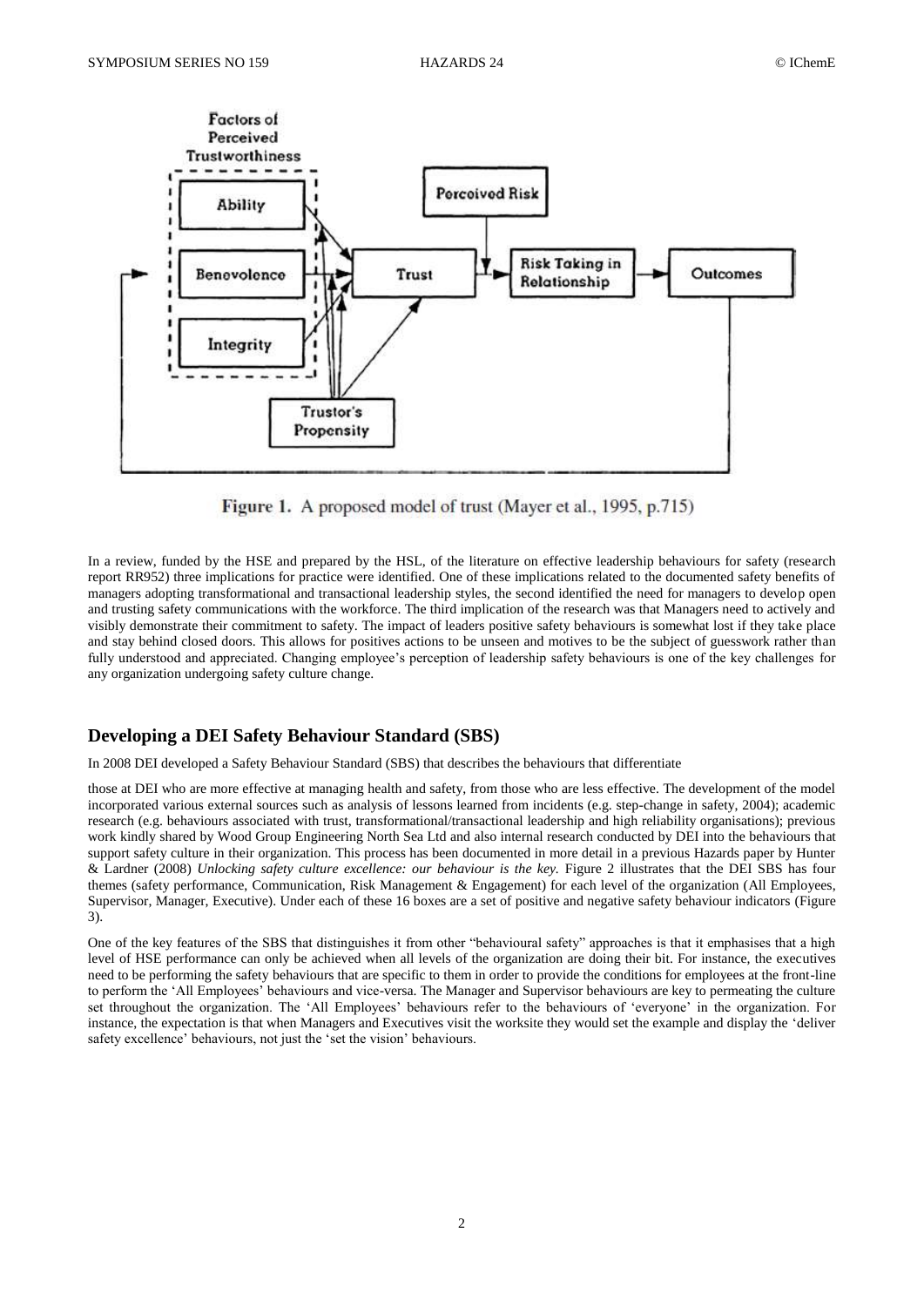## **Figure 2** Overview of "Safety Behaviour Standard"



DEI is unusual in that other companies that have adopted this model have not included an 'Executive' level in order to keep the model simple and because often the manager behaviours are also appropriate for the Executives. The inclusion of separate 'Executive behaviours' in this model is an indication of how important DEI believe this group are to the success of the safety culture programme.

**Figure 3** illustrates the positive and negative behaviour indicators under the Executive Communication behaviour group 'Provide Clarity'. This illustrates the specific behaviours that should be demonstrated in order to provide clarity on safety. This groups of behaviours are essentially a mixture of transformational (XP2.5), transactional (XP2.1; XP2.2; XP2.3) and trust (XP2.4; XP2.5) related behaviours. The combination of these behaviours will change depending on the job level behaviours you are looking at. For instance, you would expect more transformational behaviours from supervisors and managers as they will have more opportunity to engage face-to-face in a 2-way dialogue at the workplace.

**Figure 3** Provide Clarity, Communication: Executive Behaviours

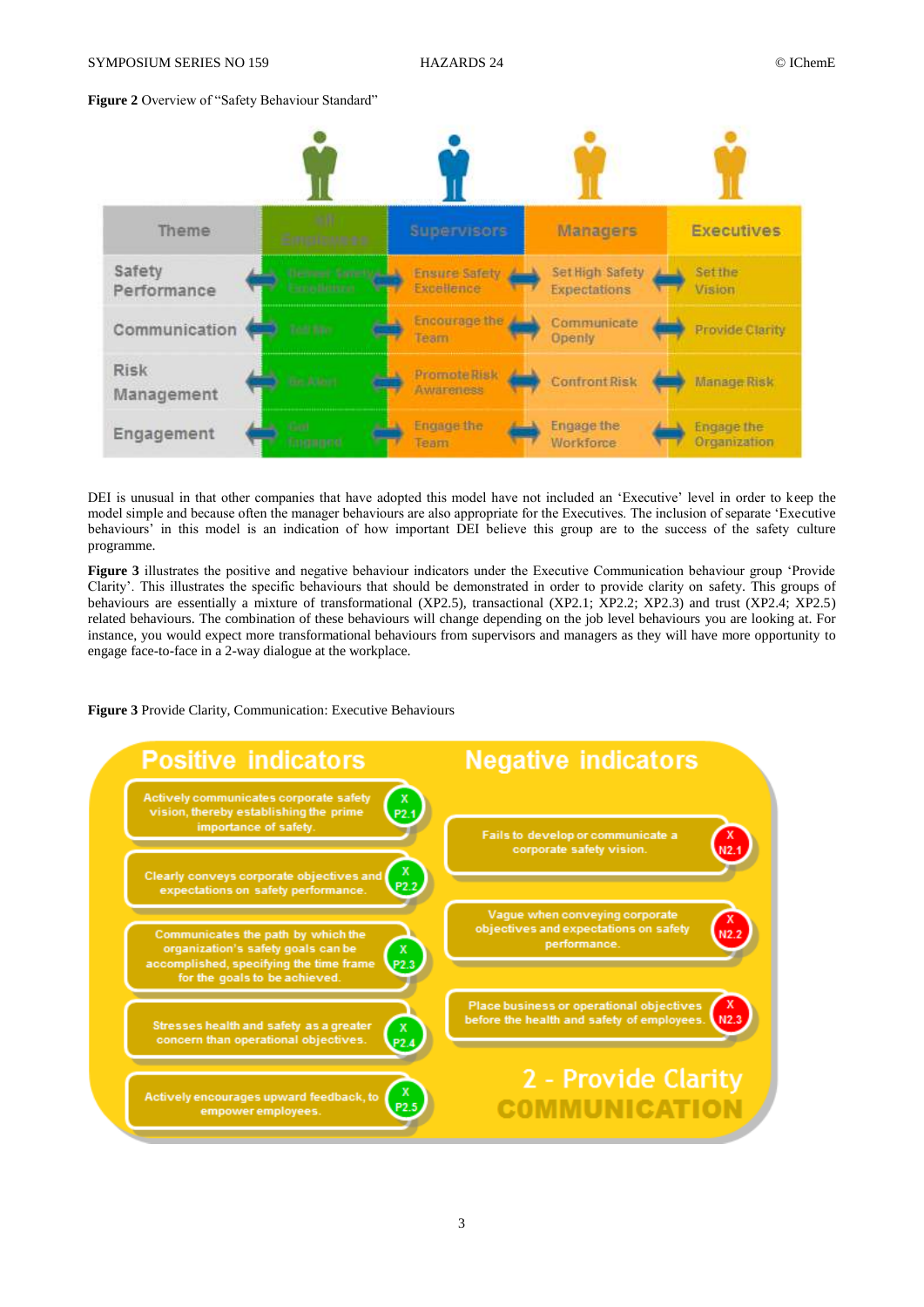## **Measuring Safety Culture Improvement**

The Safety Behaviour Standard has found to be a reliable and valid measure of safety culture (Lardner, McCormick & Novatsis, 2008) and therefore an effective way to measure safety culture improvement. In order to use the SBS as a method of assessment a gap analysis workshop process was developed whereby delegates (up to 12 per session) were asked to rate the frequency with which each behaviour in the SBS (for all job levels) was displayed on a 4-point scale from Always to Never. Delegates then discussed their responses in more detail and highlighted actions for improvement. In-country HSE professionals were trained and subsequently facilitated these workshops in each of the South American countries in which DEI operates. A cross-section of the workforce were involved in the assessments and DEI always achieved a good response rate (see figure 4). These assessments have now been completed in 2008, 2010 and 2012.

**Figure 4** Response rate for SBS survey over 3 time-points

| Job title            | 2008 | 2010 | 2012 |
|----------------------|------|------|------|
| <b>Executive</b>     | 27   | 9    | 14   |
| Manager              | 86   | 73   | 77   |
| Supervisor           | 124  | 146  | 142  |
| None of the<br>above | 935  | 657  | 789  |
| <b>TOTAL</b>         | 1172 | 885  | 1022 |

Figure 5 displays the overall ratings (as rated by all job levels and all countries) of the SBS behaviours over 3 time-points (2008; 2010 & 2012). The ratings show that, so far, there hasn't been much movement of the 'everyone' and 'supervisor' ratings. The executive ratings dipped in 2010 but then there was a significant improvement in the perception of the executive and management behaviours between 2010 and 2012. The next sections discuss how this shift in perceptions was achieved.

**Figure 5** Ratings of Safety Behaviours over 3 time-points (2008; 2010 & 2012)

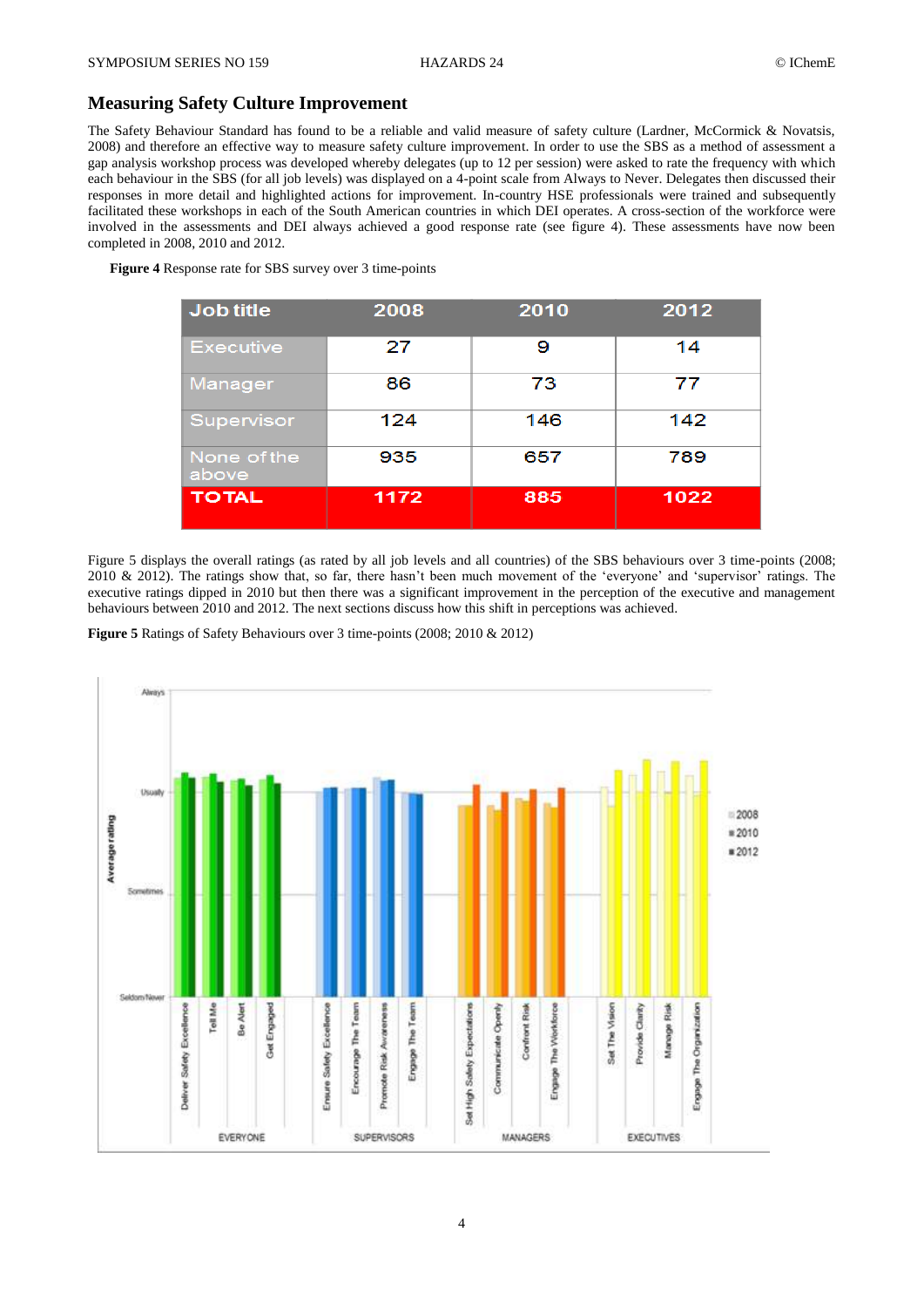## **Developing Executive behaviours**

In 2010 DEI set about improving the DEI Executives engagement in Safety. The aim was to enable the executives to be more closely connected to daily operations and gain insight into what is needed to complete the job safely. In addition, the plan was to provide them with the opportunity to strengthen communications and demonstrate a strong commitment to safety from the very top.

In order to do this a suite of Executive Safety Tools was created (figure 6). Executives were then given responsibility for creating their own safety plans which incorporated a minimum commitment to at least two of the executive safety tools.

#### **Figure 6** DEI Executive Safety Tools

| <b>EXECUTIVE TOOL /</b><br><b>ACTIVITY</b>              | Safety Culture Elements                          |                                              |                                                  |                                  |  |
|---------------------------------------------------------|--------------------------------------------------|----------------------------------------------|--------------------------------------------------|----------------------------------|--|
|                                                         | <b>STANDARDS</b><br><b><i>Car the Vision</i></b> | <b>RISK MANAGEMENT</b><br><b>Manage Risk</b> | <b>INVOLVEMENT</b><br>Engage the<br>Organization | COMMUNICATION<br>Provide Clarity |  |
| <b>Safety Tours / Inspections</b>                       |                                                  |                                              |                                                  |                                  |  |
| <b>Incident Investigation</b><br><b>Process Reviews</b> |                                                  |                                              |                                                  |                                  |  |
| <b>Executive Safety</b><br><b>Commentaries</b>          |                                                  |                                              |                                                  |                                  |  |
| <b>Executive Safety Calls</b>                           |                                                  |                                              |                                                  |                                  |  |
| Safety Skip Level<br><b>Meetings</b>                    |                                                  |                                              |                                                  |                                  |  |
| <b>Project Development</b><br><b>Safety Reviews</b>     |                                                  |                                              |                                                  |                                  |  |
| <b>Safety Recognition</b>                               |                                                  |                                              |                                                  |                                  |  |
| <b>Safety Best Practice</b><br>Champion                 |                                                  |                                              |                                                  |                                  |  |
| <b>Executive Safety</b><br><b>Connection</b>            |                                                  |                                              |                                                  |                                  |  |

The executive safety tools varied from fairly routine safety activities (e.g. safety tours) to more unusual activities (e.g. safety skip level meetings; Executive Safety Connection). Each of the nine tools was supported by a booklet which outlined the following:

- General description
- Key advantages
- Linkages to other key activities
- How to's
- Traps and tips
- Suggested Metrics
- Other indications of success

As an example, the **executive safety connection** involved executives working alongside front-line employees on a daily activity. The objective of this activity was not for executives to scrutinize what was going on but to observe, learn, keep an open mind and help identify how they could support the removal of any obstacles to safe working. Executives were given a full briefing, wore full PPE, took part in the activity and then gave a debrief of their experience afterwards.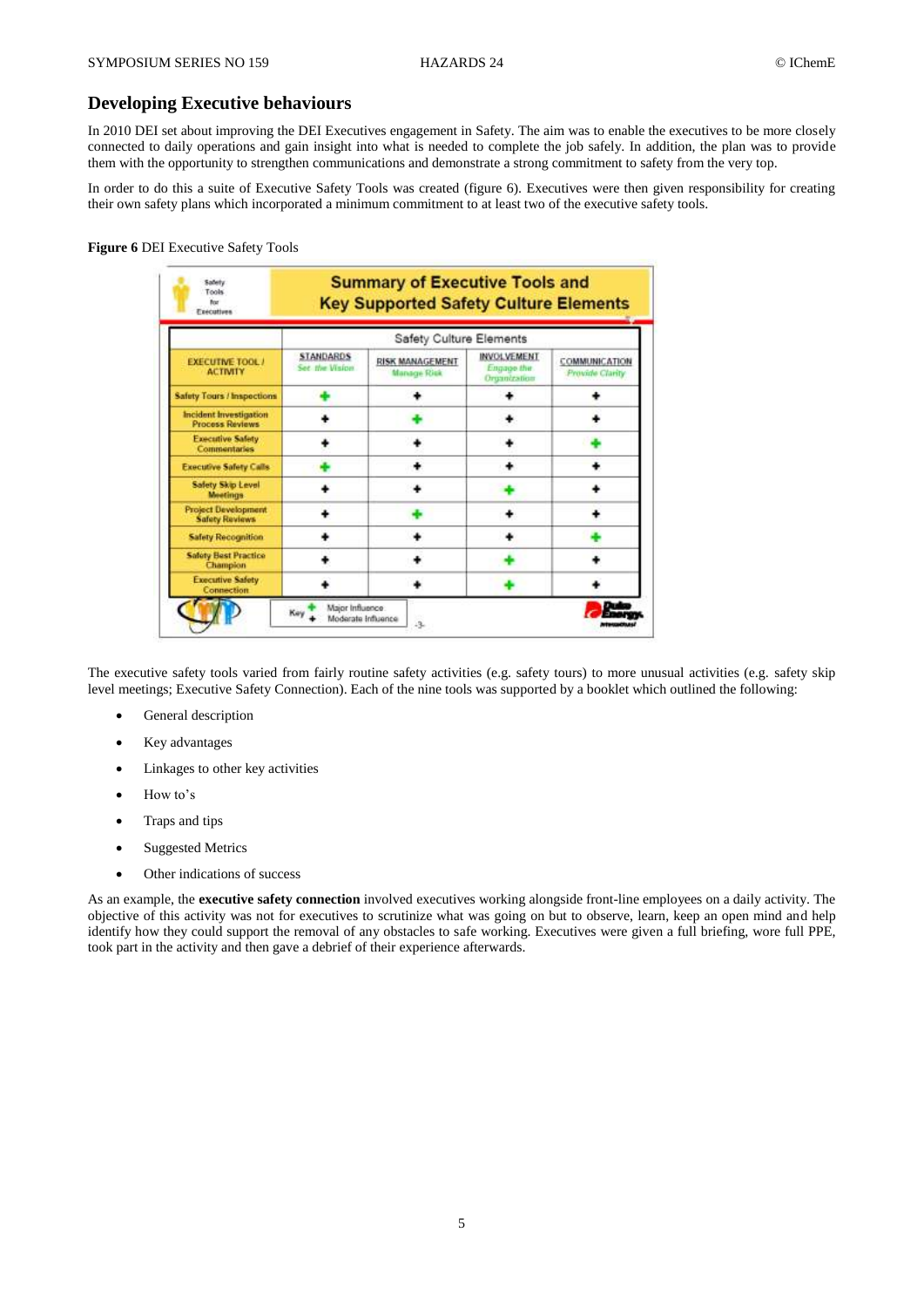#### **Figure 7** Description of Executive Safety Connection



The executive safety tools provided the opportunity for executives to have the face-to-face contact time with front-line employees that is so badly needed to develop the trust of the workforce. For instance, the **safety skip level meetings** involved the executives holding engaging safety meetings with front-line teams (skipping local management) which gave them an opportunity to convey their genuine interest in safety. As discussed earlier in this paper, the visibility of positive leadership safety behaviours is also important for changing employee perceptions. DEI communicated the commitment made by their executive team in various communication methods, such as safety reports and briefings. This meant that even if employees had not had a direct interaction with executives they were aware of the commitment that was being made.

**Figure 8** Mr. Hugo Ferrer, DEI Central America Regional President, leading a Safety Skip Meeting during the construction of our coal-fired power plant Las Palmas II in Guatemala



## **Developing Manager behaviours**

In DEI the manager behaviours refer to the Operations managers and Plant managers. In 2011 these managers, who are critical to plant safety, underwent a 360 degree assessment using the behaviours from the SBS. They received confidential evaluations from their line managers, peers and direct reports; and also conducted self-assessments. The managers were then given confidential feedback (translated) during a webinar with an Occupational Psychologist. This facilitated feedback was provided in order to help them understand, discuss and digest the key aspects of the feedback and enabled them to make focused goals based on their development needs which were added into their personal action plan for 2012. The 360 degree assessment provided a well-rounded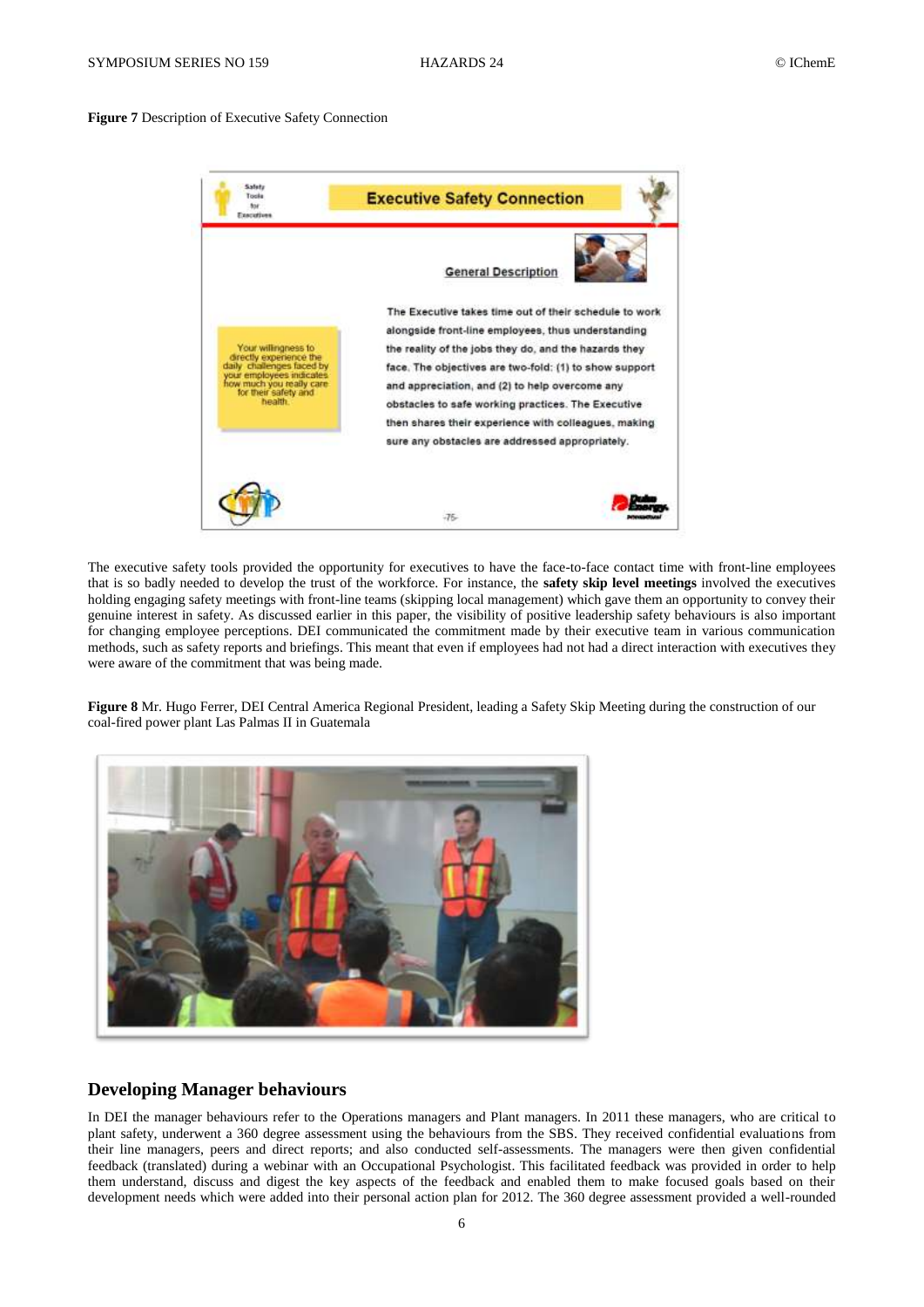perspective of their safety successes and challenges, and insight into the changes that could help reduce the risk of injuries and become more successful safety leaders. Most importantly, the 360 assessment identified major opportunities to improve communication channels for reporting safety hazards. In addition, self-assessments afforded each Operations Director and Plant Manager the ability to gauge the progress being made towards their personal goals.

**Figure 9** Example feedback from a 360 degree assessment on safety behaviours

#### **Results by behaviour**



 $\overline{4}$ Frequently demonstrates this behaviour effectively, shows competence in this area

- 3
- Sometimes demonstrates this behaviour effectively but could focus on it more to increase effectiveness<br>Occasionally demonstrates this behaviour effectively but could focus on it more to increase effectiveness  $\overline{\mathbf{c}}$
- Never demonstrates this behaviour effectively, strong development need
- $\overline{0}$ Does not apply

## **Developing Supervisor behaviours**

As figure 5 show the frequency of the safety behaviours for the 'all employees' ('everyone') group and the 'supervisor' groups had remained consistent (not improved) over the four years. In 2013 there was a focus on the leadership behaviours of the supervisors with a program called 'My shift, My responsibility'.

This was a follow up to training that had been rolled out to supervisors and employees in 2012 that had been focused on the communication behaviours - specifically 'speaking up' and holding 'positive safety conversations'. Following this program and the 2012 SBS gap analysis, the feedback from employees suggested that there were 4 key areas that should be the focus of future safety programs and that the next program should include practical tools (rather than just training) that the supervisors could use on a daily basis.

Therefore in the 2013 program 'My Shift, My Responsibility' the 4 target activities were:

- Setting & recognising Safety Responsibilities
- Planning & Risk identification
- Positive Safety Conversations
- Near misses tracked

The program involves supervisors completing activities related to the above topics on every shift and reflecting on these activities in their 'My Shift, My Responsibility' workbook. As an example the supervisors are required to set a safety goal with each of their team which is tracked and coaching feedback given on progress. The tasks were supplemented by some brief training that was given by incountry HSE managers. Progress on the program was monitored and audited by the HSE managers and asset managers. It is too early to measure the impact of this program as it was implemented toward the end of 2013.

## **Conclusions**

The main aims of the DEI program over the last 4 years has been to improve its safety culture through the utilization of safety behaviours, starting with the Executive group. Key to achieving this was to accurately describe what safety behaviours people at every level of the company should display. In accordance with the research it was important that this incorporated behaviours that would build trust and co-operation through approaches such as transformational/transactional leadership styles. Once these behaviours were established they were effectively used to help focus development activity and measure progress.